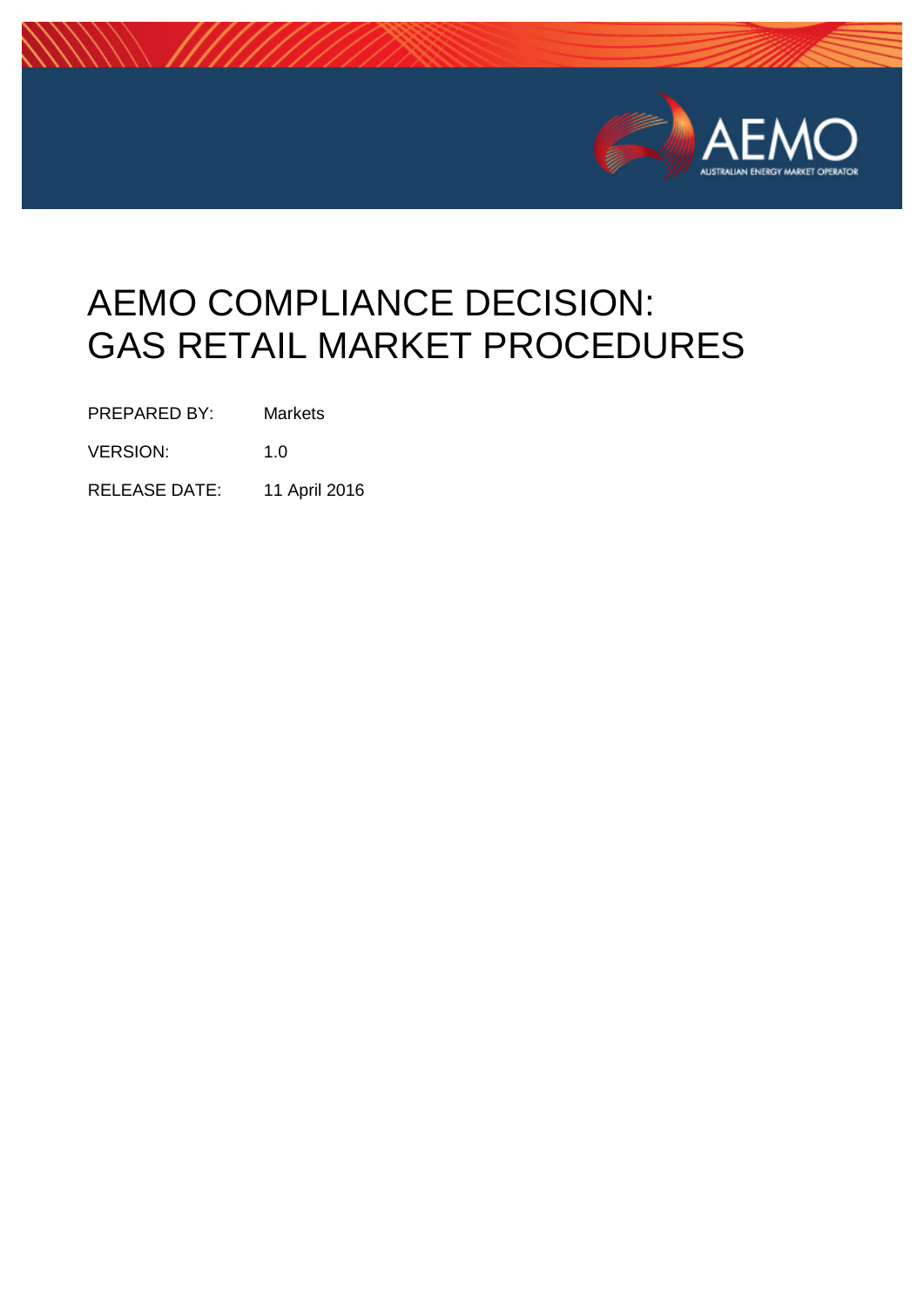

# **Introduction**

# Role of AEMO

Section 91MB of the National Gas Law requires that, if AEMO has reasonable grounds to suspect a breach of the Retail Market Procedures, it must, after making such inquiries and investigations as it considers appropriate, make a decision as to whether the breach is a material breach. AEMO must publish that decision and its reasons.

# Summary

On 7 March 2016, the provision of the Network Allocation Data (NAD) file for the NSW and ACT Gas Retail Market to the Short Term Trading Market (STTM) system was delayed by 49 minutes due to an IT issue, which caused a non-compliance with the NSW and ACT Retail Market Procedures (Procedures) relating to the timely provision of the NAD file to the STTM system.

In accordance with section 91MB(3) of the National Gas Law, AEMO has investigated the matter and reached a decision that the breach is not material, as the incident has not affected any other market participants, the market as a whole, or end use customers.

This decision is published in accordance with section 91MB(8)(a) of the National Gas Law.

# **Circumstances of Apparent Breach**

## **Background**

If there is a delay in delivering the NSW and ACT NAD file to the STTM system, there is the potential to result in inaccurate calculations of the STTM daily prudential settlement. In particular, the delay may result in inaccurate processing of warning notices and/or margin calls in cases where a participant is close to their trading limit.

As the data was available sufficiently before the prudential run, the incident had no impact to the STTM daily prudential calculations and processing. The issue was resolved and the NSW and ACT NAD file was delivered to the STTM system on 7 March 2016 by a delay of 49 minutes. AEMO has reviewed the matter and taken necessary actions to prevent future occurrence of these issues.

#### Clause 33.9

Clause 33.9 of the Procedures states:

# **33.9 STTM distribution system allocation – daily calculation**

**By 1100h on gas day +1, AEMO must calculate, for each user in a network section, the STTM distribution system allocation for the gas day.**

AEMO believes a breach of clause 33.9 of the Procedures occurred on 7 March 2016.

# **AEMO Decision: Apparent Breach is Not Material**

AEMO is required to assess the materiality of breaches of the Procedures and if it determines that the breach is material may direct a person suspected of a breach to take remedial action. AEMO is not required to undertake this assessment for breaches of the NGL and NGR.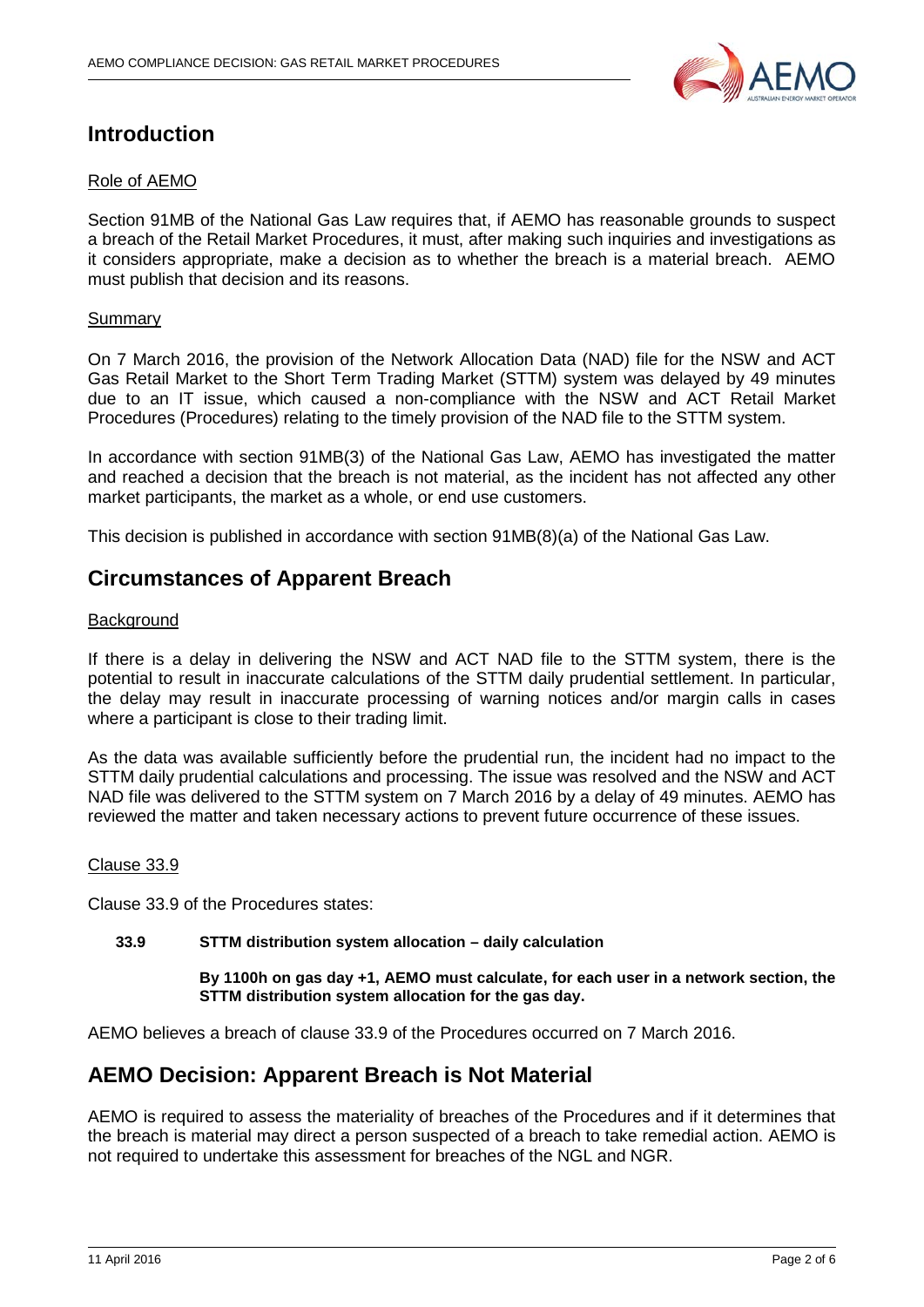

# **Materiality**

Criterion 1: Financial impact

There is no financial impact on any market participant because of the breach.

Criterion 2 and 3: System and operational impact

There is no system and operational impact as a result of the breach.

Criterion 4: Any other factors

There are no other factors impacted as a result of the breach.

## **Decision**

AEMO's failure to comply with the clause 33.9 of the Procedures on 7 March 2016 has had no material impact on any other market participants, the market as a whole, or end use customers.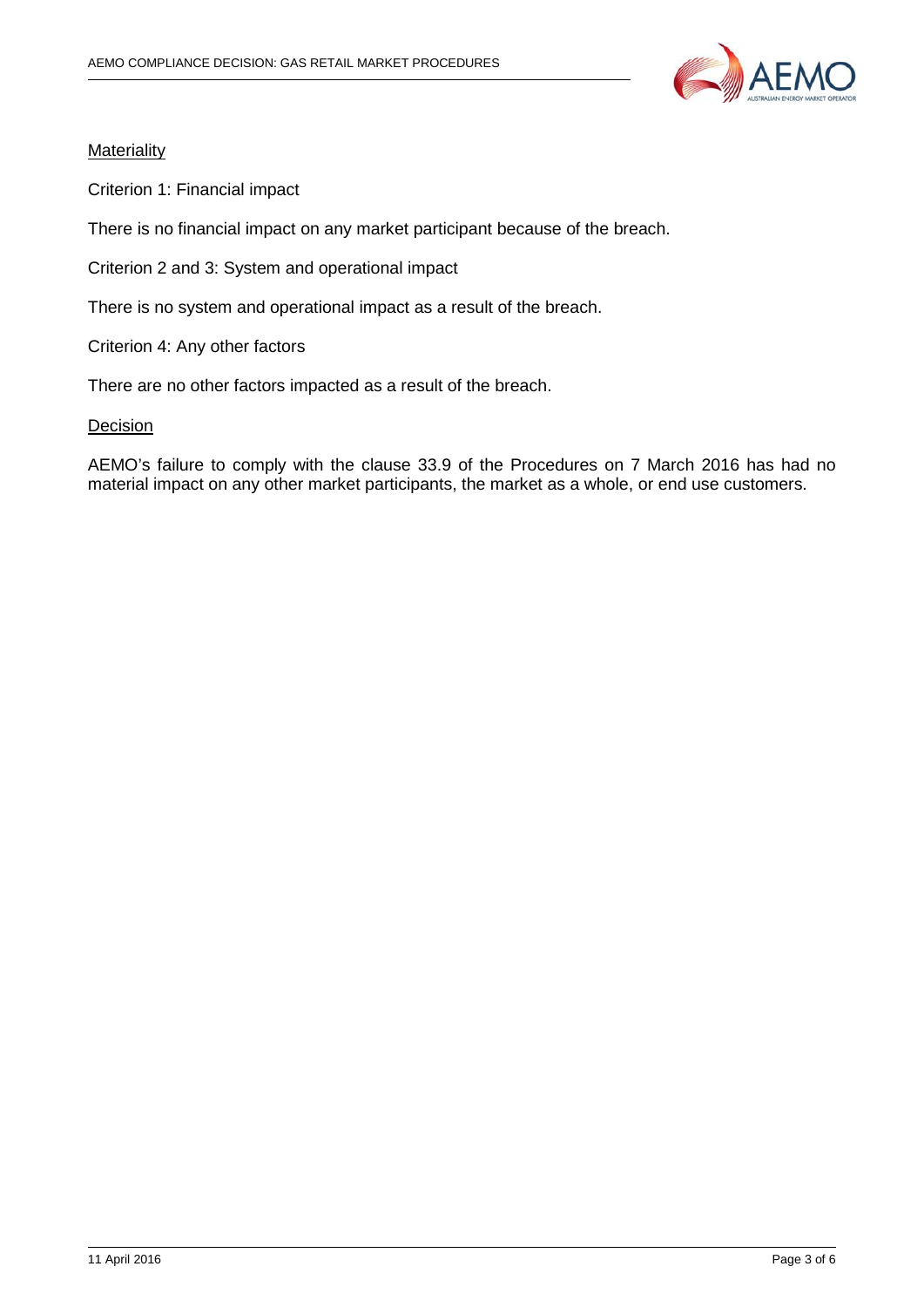

# **ATTACHMENT A: AEMO COMPLIANCE PROCESS**

# **Criteria AEMO will use in considering whether**

- **i. An incident is material; and**
- **ii. If the incident is material whether it should be referred to AER.**

# Criteria to consider in assessing materiality of apparent breach

The following criteria will be used by AEMO in determining whether an apparent breach is material in nature:

- 1.Whether or not the apparent breach is likely to cause significant financial impact on either of the following:
	- a. Market Participants;
	- b. AEMO, including the Gas Retail Market Business System;
	- c. End use customers;
	- d. AEMO stakeholders.
- 2. Whether or not the apparent breach is likely to cause significant market system impact on either of the following:
	- a. Market Participants;
	- b. AEMO; including the Gas Retail Market Business System;
	- c. AEMO stakeholders.

3. Whether or not the apparent breach is likely to use significant operational impact on either of the following:

- a. Market Participants;
- b. AEMO; including the Gas Retail Market Business System;
- c. End use customers;
- d. AEMO stakeholders.
- 4. Any other factors considered relevant by AEMO.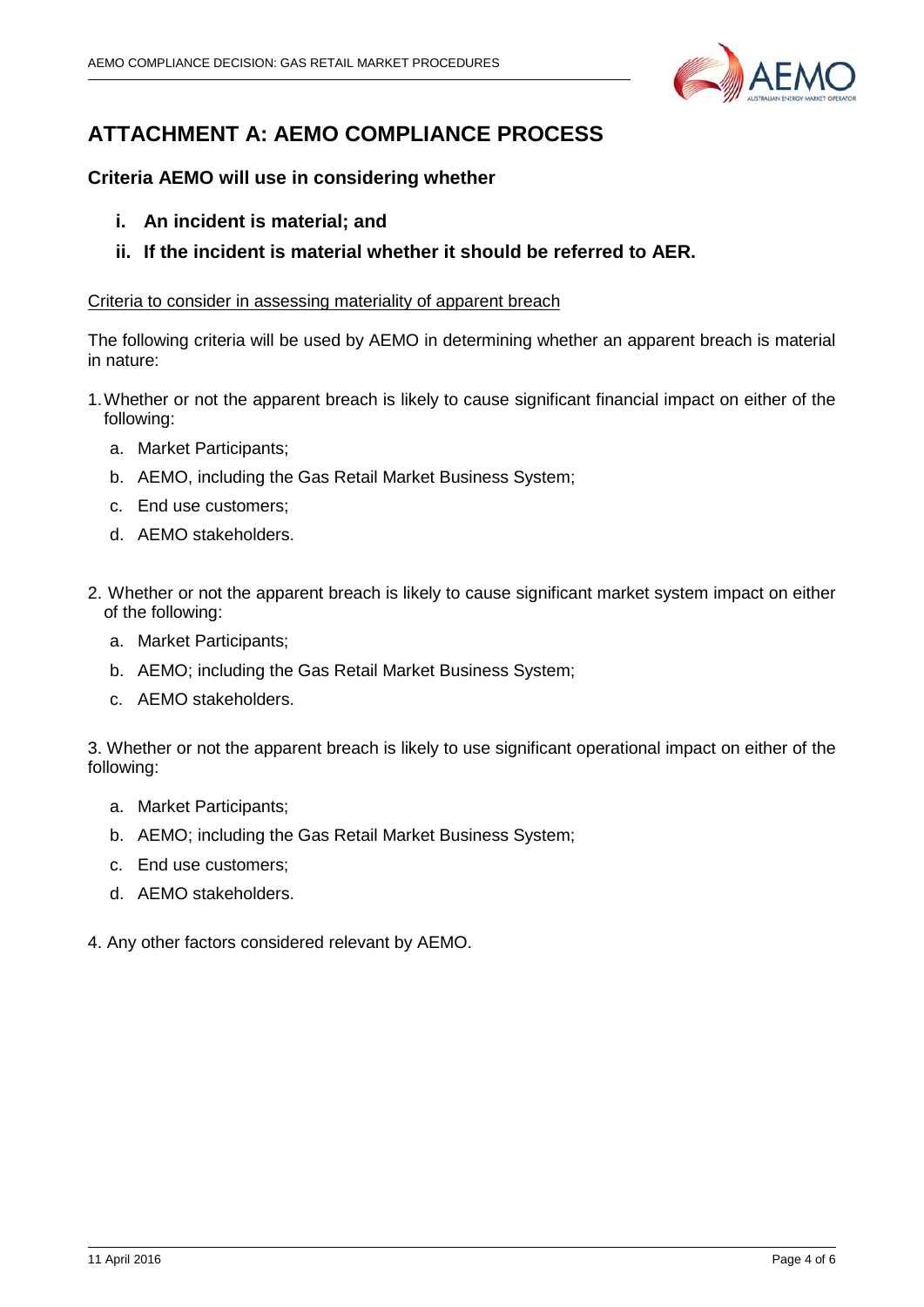

# Criteria to consider in referring a material apparent breach to AER

The checklist is the process AEMO will use to determine whether an apparent breach, if considered material, should be referred to the AER.

In determining whether or not a material apparent breach warrants referral to the AER, AEMO may have regard to the following matters:

- 1. Whether the complaint is frivolous or vexatious.
- 2. Whether the apparent breach has resulted in any costs being borne by AEMO (and therefore the market as a whole).
- 3. Whether or not the apparent breach appears to have arisen as a result of problems with the design/operation of the Procedures.
- 4. Whether the apparent breach by a Market Participant was caused by the conduct of AEMO.
- 5. Whether the apparent breach is an isolated event, or indicates a systemic problem with compliance.
- 6. Whether the apparent breach appears to have been made intentionally or maliciously.
- 7. Whether remedial action was taken by the Market Participant following discovery of the breach.
- 8. Whether the apparent breach has a potential anti-competitive effect.
- 9. Any other matters considered relevant by the AEMO.